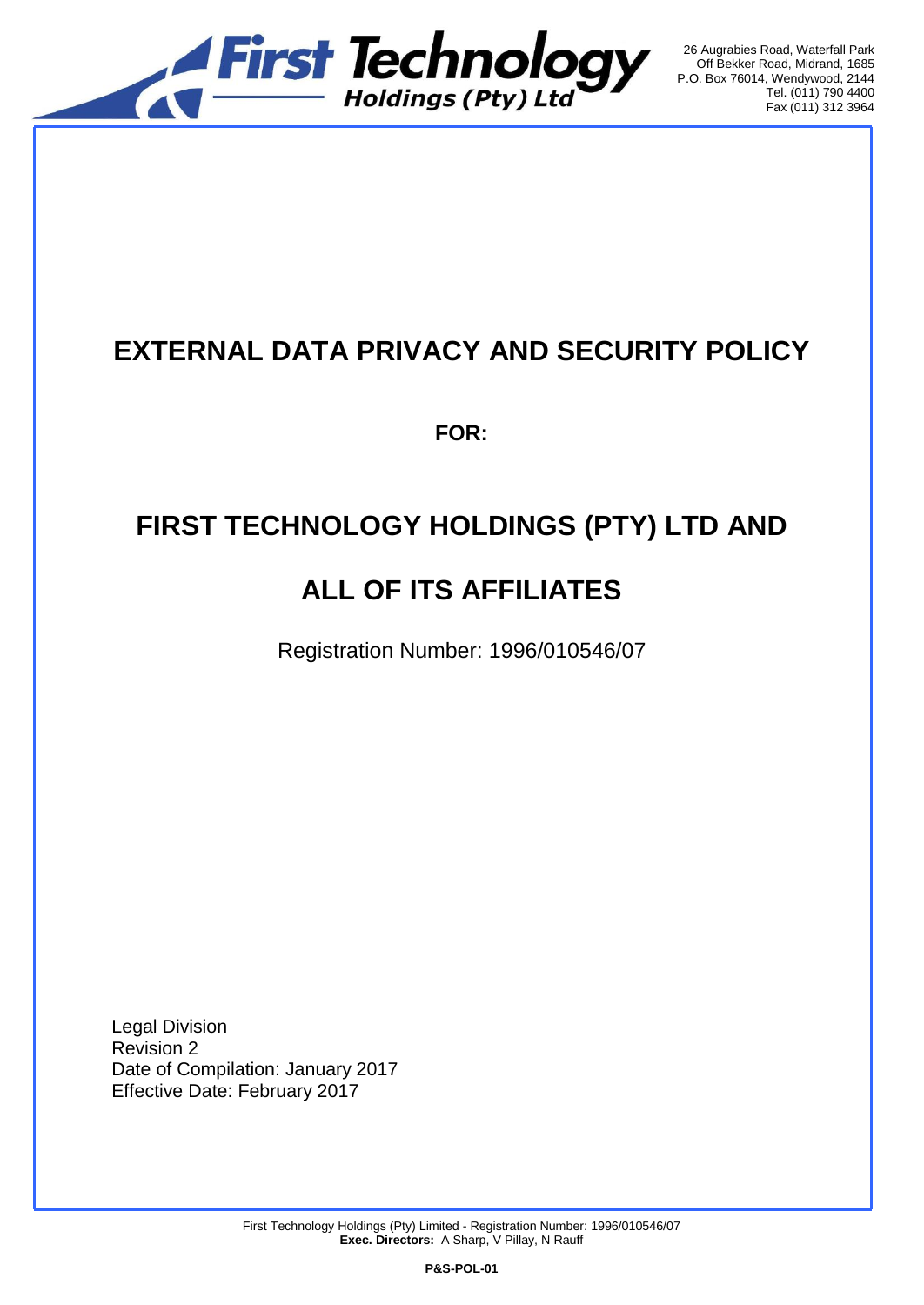

### **Revision History**

| <b>VERSION</b> | <b>REVISION</b> | <b>EFFECTIVE</b> | <b>COMPILED</b> | <b>APPROVED</b> | <b>DESCRIPTION OF</b> |  |  |  |  |
|----------------|-----------------|------------------|-----------------|-----------------|-----------------------|--|--|--|--|
| <b>NUMBER</b>  | <b>DATE</b>     | <b>DATE</b>      | <b>BY</b>       | <b>BY HEAD</b>  | <b>CHANGE</b>         |  |  |  |  |
|                |                 |                  |                 | OF GROUP        |                       |  |  |  |  |
|                |                 |                  |                 | <b>LEGAL</b>    |                       |  |  |  |  |
| 01             | 06/2016         | 07/2016          | Reinardt        | Yuraisha        | <b>First version</b>  |  |  |  |  |
|                |                 |                  | <b>Munnik</b>   | Mari            |                       |  |  |  |  |
| 02             | 01/2017         | 02/2017          | Reinardt        | Yuraisha        |                       |  |  |  |  |
|                |                 |                  | <b>Munnik</b>   | Mari            |                       |  |  |  |  |

## **Quality Records Table- Retention Table**

**Department:** Legal Department

| <b>IDENTIFICATION</b>               |                      | <b>STORAGE   PROTECTION</b> | <b>RETENTION</b><br><b>TIME</b> | <b>VERSION</b><br>ΙN<br><b>PROCESS</b> | <b>DISPOSITION</b> |
|-------------------------------------|----------------------|-----------------------------|---------------------------------|----------------------------------------|--------------------|
| Data Privacy and<br>Security Policy | Electronic   Back-up |                             | N/A                             | LEGAL-<br><b>POL-02</b>                | N/A                |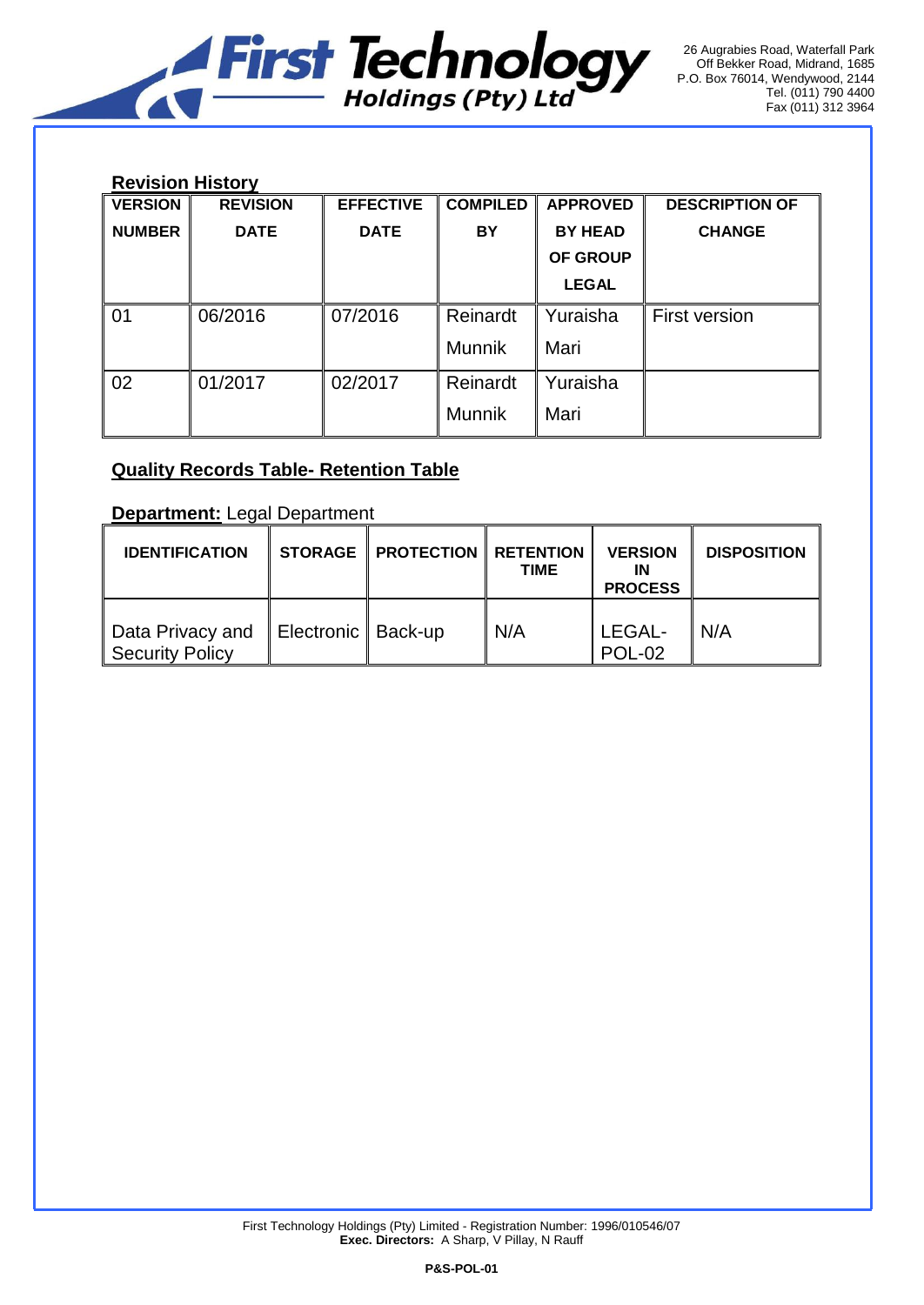

26 Augrabies Road, Waterfall Park Off Bekker Road, Midrand, 1685 P.O. Box 76014, Wendywood, 2144 Tel. (011) 790 4400 Fax (011) 312 3964

## **INDEX**

- **1. INTRODUCTION**
- **2. COMPANY CONTACT DETAILS**
- **3. THE ACT AND SECTION 10 GUIDE**
- **4. APPLICABLE LEGISLATION**
- **5. SCHEDULE OF RECORDS**
- **6. FORM OF REQUEST**
- **7. RELEVANT INFORMATION**
- **8. REMEDIES**
- **9. ACCEPTANCE**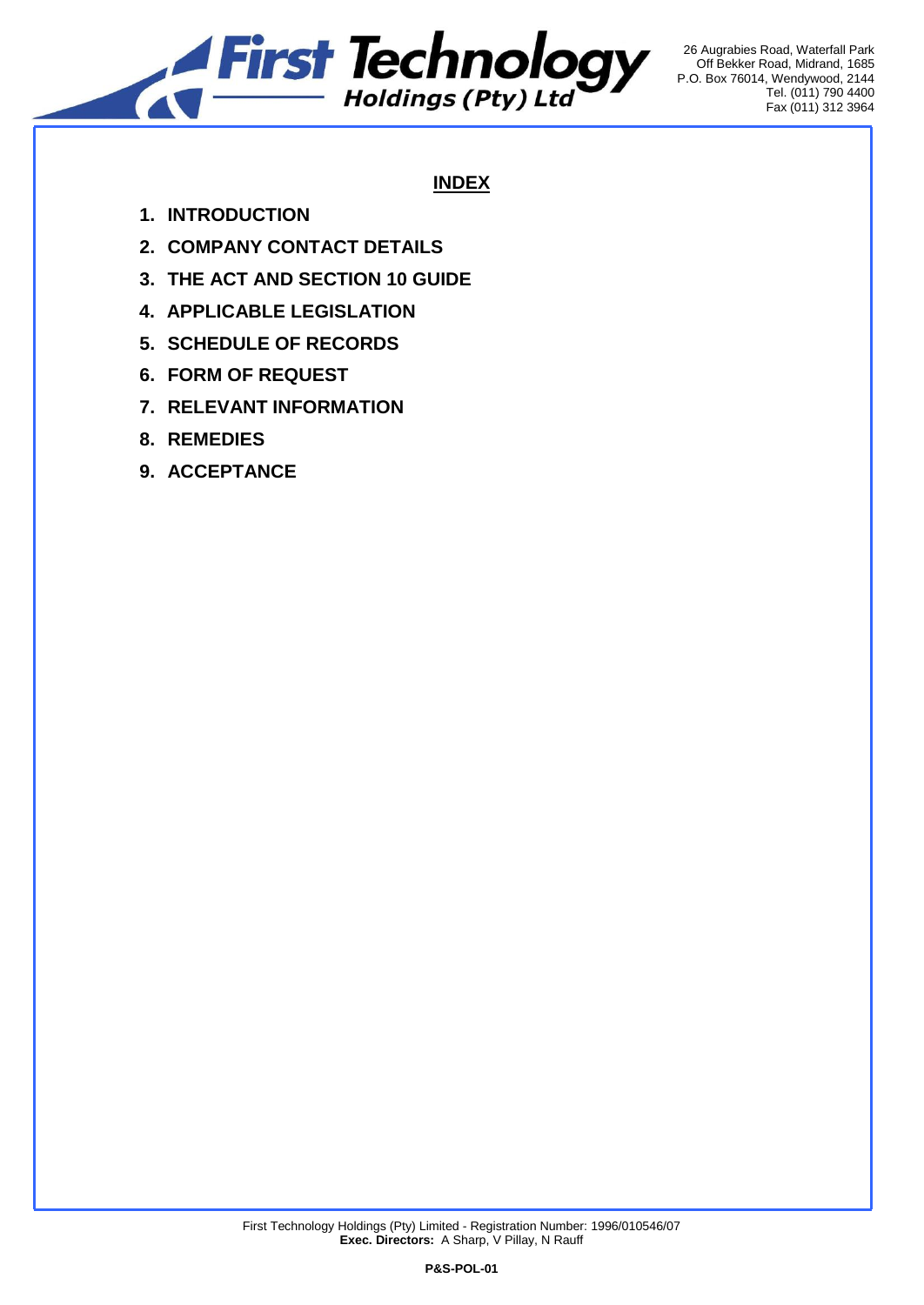

**First Technology Holdings (Pty) Ltd (Registration number: 1996/010546/07) including its Affiliates ("Affiliate" means a subsidiary of First Technology Holdings (Pty) Ltd) (hereinafter collectively referred to as "First Technology", "we", "us" or "our")**, are committed to respecting the privacy of your personal data and to providing you with the best possible IT solution whilst still maintaining the integrity of any information you may share with us. To demonstrate our commitment, First Technology has created this Data Privacy and Security Policy in order to communicate its intent to provide effective processes for the appropriate handling of such private information and to comply with applicable legislation that governs the authentication, protection and disclosure of personal information. By procuring any IT related hardware, software, services and/or solutions ("services and/or products") from First Technology, you consent to the use of your personal identifiable information within the scope of the data practices described in this statement.

"You" and "Your" in these Terms refers to: (i) Your subscribing organization, (ii) you, an individual, and (iii) any other subscribing organization personnel engaging with First Technology on the subscribing organization's behalf. If you are engaging with First Technology on behalf of a company, entity, or organization (collectively, a "subscribing organization") then you represent and warrant that you are an authorized representative of that subscribing organization with the authority to bind such subscribing organization to this policy, and that you consent to this policy on behalf of such Subscribing Organization.

This document constitutes a legal agreement between you and First Technology, which is in addition to any other agreements you may have in place with First Technology. This policy governs any engagement and/or interaction between you and First Technology. You acknowledge that you have read, understood, and expressly consent to be bound by the contents of this policy, and any additional policies and future modifications. If at any time you do not agree to the contents of this policy, please immediately terminate your engagement with First Technology.

By doing business with First Technology, you accept the terms contained in this document and consent to First Technology collecting and using your personal information in accordance with this policy.

#### **What constitutes personal information**

For purposes of this policy, personal information is any information that can be used to personally identify an individual, for example your name and surname, contact details, address and country of residence.

#### **Types of Information collected by First Technology**

For the purpose of business communications, administration and transacting we may collect and use your personal identifiable information, for example: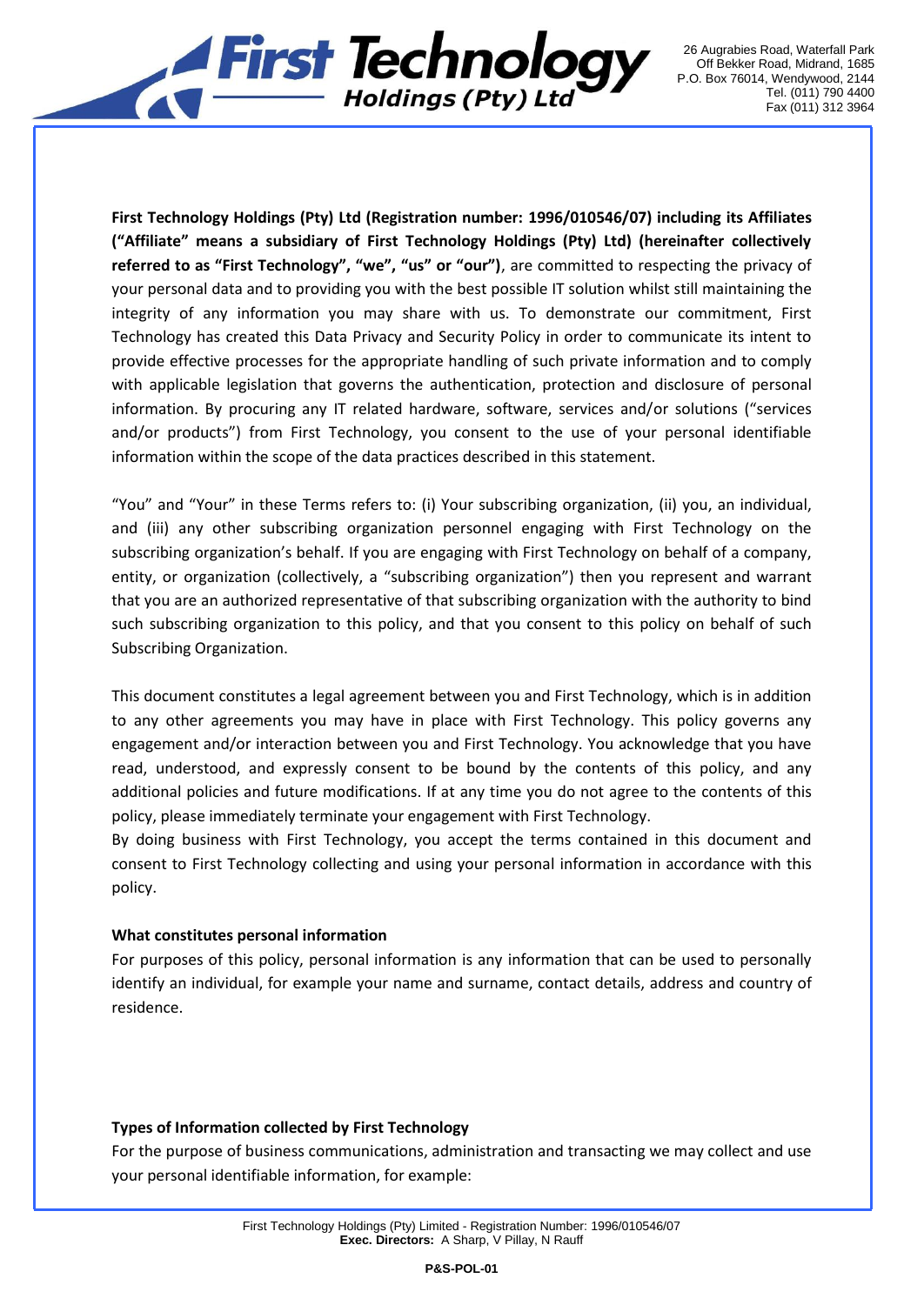

- your name or your company name and details;
- your address or your company address;
- home/business telephone number;
- e-mail address;
- account details.

We also collect anonymous demographic information, which is not unique to you, such as your postal code, age, gender, preferences, interests and favourites. There is also information about your computer hardware and software that is automatically or manually collected by us. This information can include: your IP address, browser type, domain names, access times and referring Web site addresses.

This will enable us to:

- Respond to queries or requests submitted by you;
- Process orders placed by you or applications submitted by you;
- Provide you with the requested services and/or products;
- Resolve problems with goods and/or services previously supplied; and/or
- Create products and/or services that may meet your future requirements.

This information is also used by us for the operation of any services and/or the provision of any products, to maintain the quality of any services and/or products provided, and to provide general statistics regarding use of First Technology Services.

We also use your personally identifiable information to inform you of other products and/or services available from First Technology. We may also contact you via surveys to conduct research about your opinion of current services and/or products provided or of potential new services and/products that may be offered.

#### **How First Technology collects personal information**

We collect personal information directly from you in different ways and through various situations, which includes: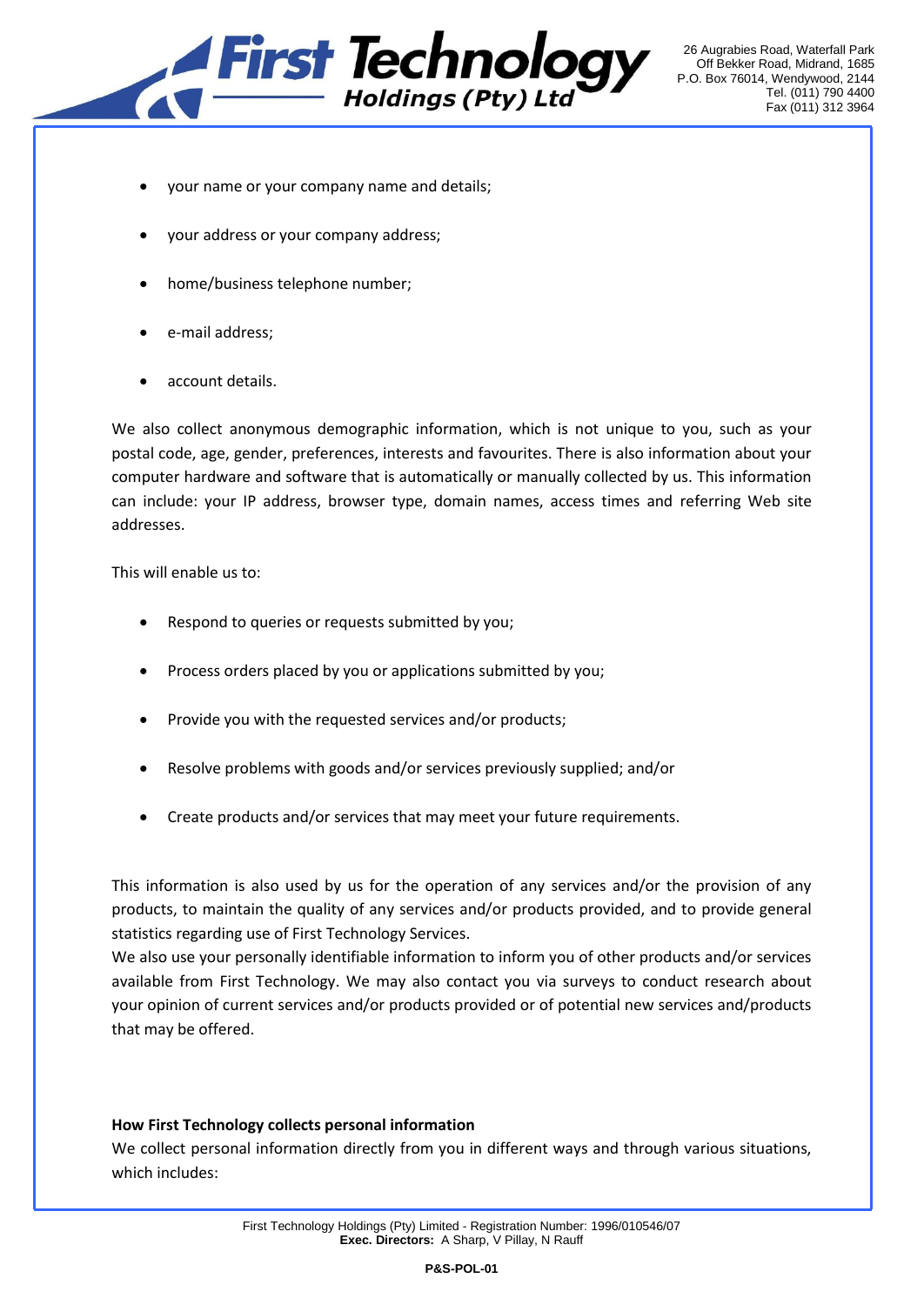

26 Augrabies Road, Waterfall Park Off Bekker Road, Midrand, 1685 P.O. Box 76014, Wendywood, 2144 Tel. (011) 790 4400 Fax (011) 312 3964

- when you place orders with First Technology;
- when we respond to your requests and inquiries;
- when we communicate with you via telephone, email or in person;
- when we market our products, services and solutions to you;
- when you access and use our website.

#### **The use of Cookies**

We may store some information (commonly known as a "cookies") on your computer when you visit our web site. This enable us to recognise you during subsequent visits. The type of information gathered is non-personal, such as:

- the IP address of your computer;
- the date and time of your visit;
- which pages you browsed;
- whether the pages have been delivered successfully.

Apart from merely establishing basic connectivity and communications, First Technology may also use this data in aggregate form to develop customised services - tailored to your individual interests and needs. Should you choose to do so, it is possible (depending on the browser you are using), to be prompted before accepting any cookies, or to prevent your browser from accepting any cookies at all. This may however cause certain features of the web site not to be accessible.

#### **The security of personal identifiable data**

First Technology has implemented technology, policies and processes aimed at protecting the confidentiality, integrity and availability of your personal information. We update and refine these measures on an on-going basis. However, First Technology cannot be responsible for the privacy policies and practices of other web sites you may access using links from First Technology web sites. We recommend that you check the policy of each web site you visit and that you contact that specific organisation if you have any concerns or questions regarding their privacy policies and practices. Please be aware that internet communications are inherently not secure unless they have been encrypted. Your communications may be routed through any number of countries before reaching our web site. First Technology therefore assumes no responsibility or liability of any nature whatsoever for the interception or loss of personal information beyond our control.

#### **Disclosure of Personal Identifiable Information**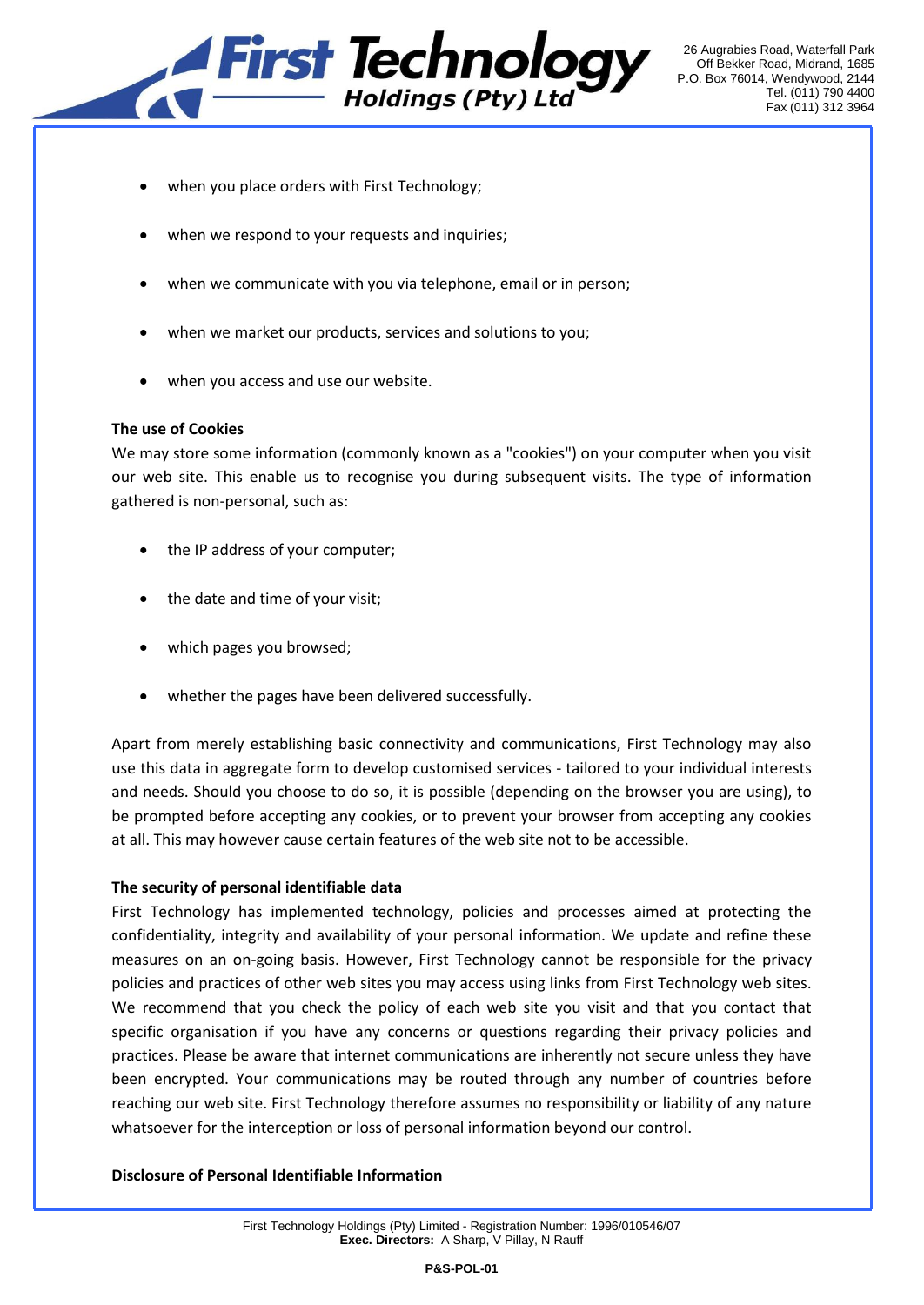

First Technology does not distribute, sell, rent or lease any of your personal information to third parties; unless it's required to deliver the products or services requested by you. In addition, First Technology will not sell your personal information to third parties unless you give us your specific permission to do so. For example, we may disclose your data to a credit card company to obtain payment for a purchase you initiated. It may also be necessary to pass on your data to a Distributor who will deliver the product on order. In addition, First Technology may be obligated to disclose personal information to meet any legal or regulatory requirements of applicable laws or to adhere to any court orders. First Technology may share data with trusted partners to help us perform statistical analysis, send you an email or postal mail, provide customer support, or arrange for deliveries. All such third parties are prohibited from using your personal information except to provide these services to First Technology, and they are required to maintain the confidentiality of your information.

First Technology may, from time to time, contact you on behalf of external business partners about a particular offering that may be of interest to you. In those cases, your unique personally identifiable information (e-mail, name, address, telephone number) is not transferred to the third party. First Technology does not use or disclose sensitive personal information, such as race, religion, or political affiliations, without your explicit consent.

#### **Your consent and accessing your information**

First Technology will collect, store, process, transmit or otherwise handle personal identifiable information only with the knowledge and consent of you as provided by you in this document and the applicable agreement(s) entered into by and between you and one or more affiliates of First Technology.

First Technology requires your consent to provide you with its services and/or products. Without your consent, First Technology will not be able to provide you with its services and/or products. You have the right to update, correct or delete your personal information that has been previously provided to us at any time. You are under an obligation keep your personal information up to date and accurate. If you wish to access, update, correct or delete any of your personal information, please send a written request to: [legalenquiries@firsttech.co.za.](mailto:legalenquiries@firsttech.co.za)

First Technology will assist you with your request timeously. Please be aware that we may require certain information and/or documentation from you for security purposes. Certain information will be retained in order to fulfil any obligations that we might have towards you.

You furthermore warrant that all information, personal identifiable information and personal data provided by you to First Technology is true, correct and accurate and indemnify First Technology from any liability, whether direct or indirect, howsoever arising, from its reliance on such information provided.